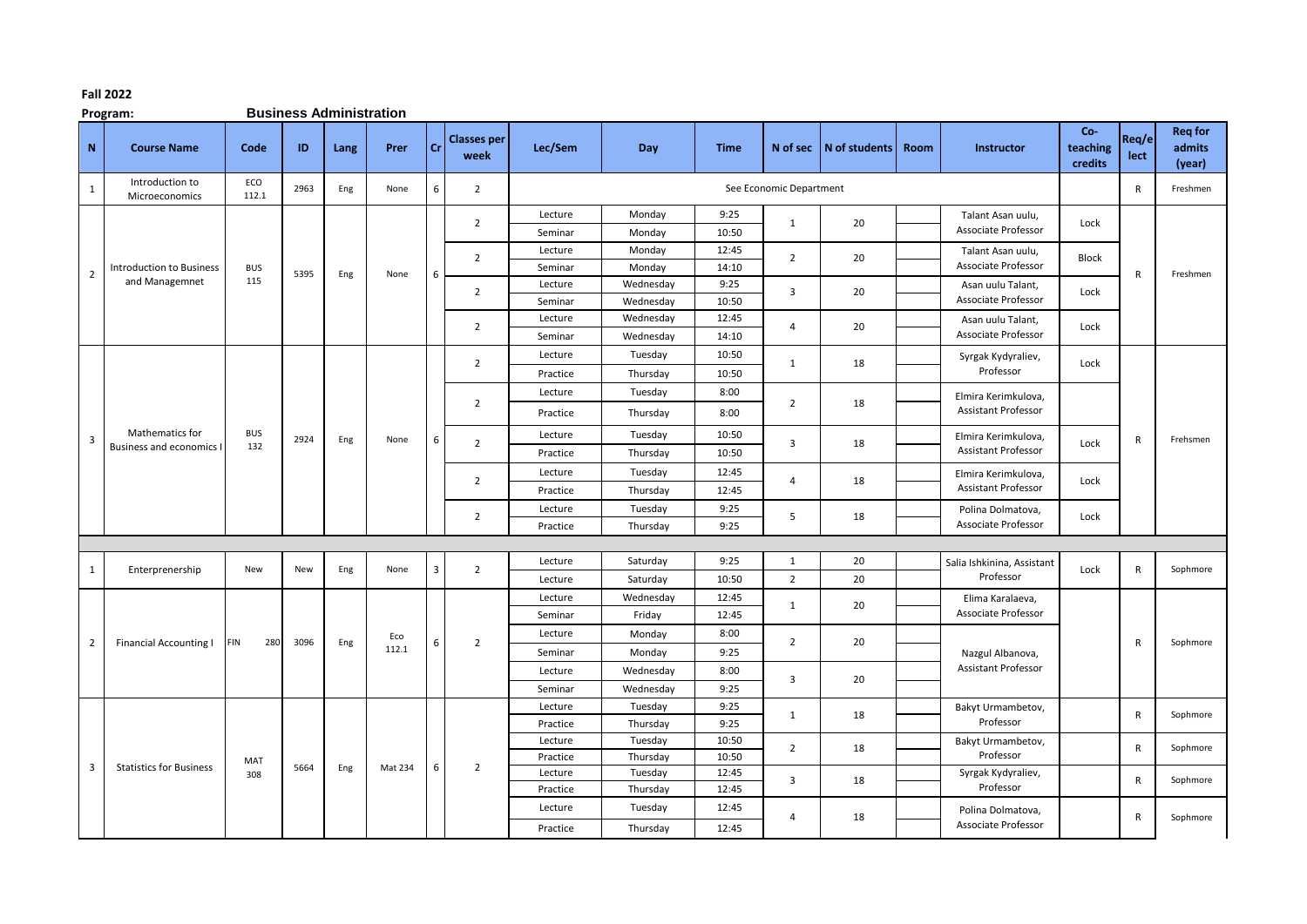| $\overline{4}$ | Ethics, Commerce and            | <b>BUS</b>          | 3260 | Eng | <b>FYS</b><br>211/                     | 3 | $\mathbf{1}$   | Lecture | Friday                                   | 12:45 | 1              | 20 | TBD                                             | $\mathsf{R}$ | Sophmore |
|----------------|---------------------------------|---------------------|------|-----|----------------------------------------|---|----------------|---------|------------------------------------------|-------|----------------|----|-------------------------------------------------|--------------|----------|
|                | Society                         | 230                 |      |     | 216                                    |   |                | Lecture | Friday                                   | 14:10 | $\overline{2}$ | 20 |                                                 |              |          |
| 5              | <b>Business Legislation and</b> | LAW<br>271          | 3374 | Eng | <b>FYS</b><br>211                      | 3 | $\mathbf{1}$   | Lecture | Tuesday                                  | 8:00  | 1              | 20 | Asanbaeva Dinara,<br><b>Assistant Professor</b> | $\mathsf{R}$ | Sophmore |
|                | Policy                          |                     |      |     |                                        |   |                | Lecture | Thursday                                 | 8:00  | $\overline{2}$ | 20 | znyidyz Tagaeva,<br>Instructor                  |              |          |
|                |                                 |                     |      |     |                                        |   |                | Lecture | Monday                                   | 8:00  |                | 40 |                                                 |              |          |
| $\mathbf{1}$   | Introduction to                 | <b>MNG</b>          | 4000 | Eng | <b>BUS</b>                             | 6 | $\overline{2}$ | Seminar | Tuesday                                  | 8:00  | $\mathbf{1}$   | 20 | Lutfu Sua, Associate                            | $\mathsf{R}$ | Junior   |
|                | Management                      | 305                 |      |     | 301.1                                  |   |                | Seminar | Tuesday                                  | 9:25  |                | 20 | Professor                                       |              |          |
|                |                                 | <b>FIN</b>          |      |     | Fin 280/Eco-                           |   |                | Lecture | Saturday                                 | 9:25  |                |    | Adzhar Doolotova,                               |              |          |
| $\overline{2}$ | Intro to Finance                | 305                 | 3334 | Eng | 222                                    | 6 | $\overline{2}$ | Seminar | Saturday                                 | 10:50 | $\mathbf{1}$   | 20 | Instructor                                      | $\mathsf{R}$ | Junior   |
|                |                                 |                     |      |     |                                        |   |                | Lecture | Thursday                                 | 9:25  | $\mathbf{1}$   | 20 |                                                 |              |          |
| 3              | Management of                   | MNG                 | 3386 | Eng | COM<br>105/                            | 3 | $\mathbf{1}$   | Lecture | Thursday                                 | 10:50 | $\overline{2}$ | 20 | Azamat Kibekbaev,                               | R            | Junior   |
|                | <b>Information Systems</b>      | 200                 |      |     | 150/<br>107.1                          |   |                | Lecture | Thursday                                 | 12:45 | $\overline{3}$ | 20 | <b>Assistant Professor</b>                      |              |          |
|                |                                 |                     |      |     |                                        |   |                | Lecture | Thursday                                 | 14:10 | $\overline{4}$ | 20 |                                                 |              |          |
| $\overline{4}$ | Entrepreneurship                | <b>BUS</b>          | 4053 | Eng | FYS 211/216 6                          |   | $\overline{2}$ | Lecture | Wednesday                                | 8:00  | $\mathbf{1}$   | 20 | Salia Ishkinina, Assistant                      | $\mathsf{R}$ | Junior   |
|                |                                 | 360                 |      |     |                                        |   |                | Seminar | Wednesday                                | 9:25  |                |    | Professor                                       |              |          |
|                |                                 |                     |      |     |                                        | 6 |                | Lecture | Monday                                   | 9:25  | $\mathbf{1}$   | 20 |                                                 |              |          |
| 5              | Introduction to Marketing       | <b>MRK</b>          | 3333 | Eng | <b>FYS</b>                             |   | $\overline{2}$ | Seminar | Friday                                   | 9:25  |                |    | Samsalieva Bermet,                              | R            | Junior   |
|                |                                 | 302.1               |      |     | 211                                    | 6 |                | Lecture | Monday                                   | 10:50 | $\overline{2}$ | 20 | Instructor                                      |              |          |
|                |                                 |                     |      |     |                                        |   |                | Seminar | Friday                                   | 10:50 |                |    |                                                 |              |          |
|                | Managerial<br>Accounting        |                     | 3332 | Eng |                                        | 6 |                | Lecture | Tuesday                                  | 9:25  | $\mathbf{1}$   | 20 |                                                 |              |          |
| 6              |                                 | <b>FIN</b>          |      |     | <b>FIN</b>                             |   | $\overline{2}$ | Seminar | Thursday                                 | 9:25  |                | 20 | Begimay Abdraeva,                               | $\mathsf R$  | Junior   |
|                |                                 | 350                 |      |     | 285                                    | 6 |                | Lecture | Tuesday                                  | 10:50 | $\overline{2}$ | 20 | Assistant Professor                             |              |          |
|                |                                 |                     |      |     |                                        |   |                | Seminar | Thursday                                 | 10:50 |                | 20 |                                                 |              |          |
| $\overline{7}$ | Leadership and                  | BUS/<br>PSY         | 4422 | Eng | <b>FYS</b><br>211/                     | 3 | $\mathbf{1}$   | Lecture | Thursday                                 | 15:35 | 1              | 20 | Salia Ishkinina, Assistant                      | E            | Junior   |
|                | Negotiation                     | 280                 |      |     | 216                                    |   |                | Lecture | Thursday                                 | 17:00 | $\overline{2}$ | 20 | Professor                                       |              |          |
| 8              | <b>Business Communication</b>   | <b>BUS</b><br>301.1 | 3518 | Eng | <b>BUS</b><br>112.1/FYS<br>211/FYS 216 | 3 | $\overline{2}$ | Seminar | Tuesday                                  | 17:00 | 1              | 20 | Natalia Korostelyova,<br>Associate Professor    | R            | Junior   |
|                |                                 |                     |      |     |                                        |   |                | Lecture | Monday                                   | 12:45 | $\mathbf{1}$   | 20 |                                                 |              |          |
| 9              | <b>Business Research</b>        | <b>BUS</b>          | 3517 | Eng | <b>BUS</b>                             | 6 | $\overline{2}$ | Seminar | Monday                                   | 14:10 |                |    | Urmat Ryskulov,                                 | $\mathsf{R}$ | Junior   |
|                | Methods                         | 390.1               |      |     | 234                                    |   |                | Lecture | Wednesday                                | 12:45 | $\overline{2}$ | 20 | <b>Associate Professor</b>                      |              |          |
|                |                                 |                     |      |     |                                        |   |                | Seminar | Wednesday                                | 14:10 |                |    |                                                 |              |          |
|                |                                 |                     |      |     |                                        |   | $\overline{2}$ | Lecture | Tuesday                                  | 14:10 | $\mathbf{1}$   | 20 | Kanaiym Kydyralieva,                            | E            | Junior   |
|                |                                 | <b>BUS</b>          |      |     | MAT<br>132&                            |   |                | Seminar | Thursday                                 | 14:10 |                |    | Assistant Professor                             |              |          |
| 10             | Data Analysis                   | 390.2               | 3885 | Eng | ECO<br>112.1                           | 6 | $\overline{2}$ | Lecture | Tuesday                                  | 15:35 | $\overline{2}$ | 20 | Kanaiym Kydyralieva,                            | E            | Junior   |
|                |                                 |                     |      |     |                                        |   |                | Seminar | Thursday                                 | 15:35 |                |    | <b>Assistant Professor</b>                      |              |          |
|                |                                 |                     |      |     |                                        |   |                |         | <b>Thesis Writing - Seniors Students</b> |       |                |    |                                                 |              |          |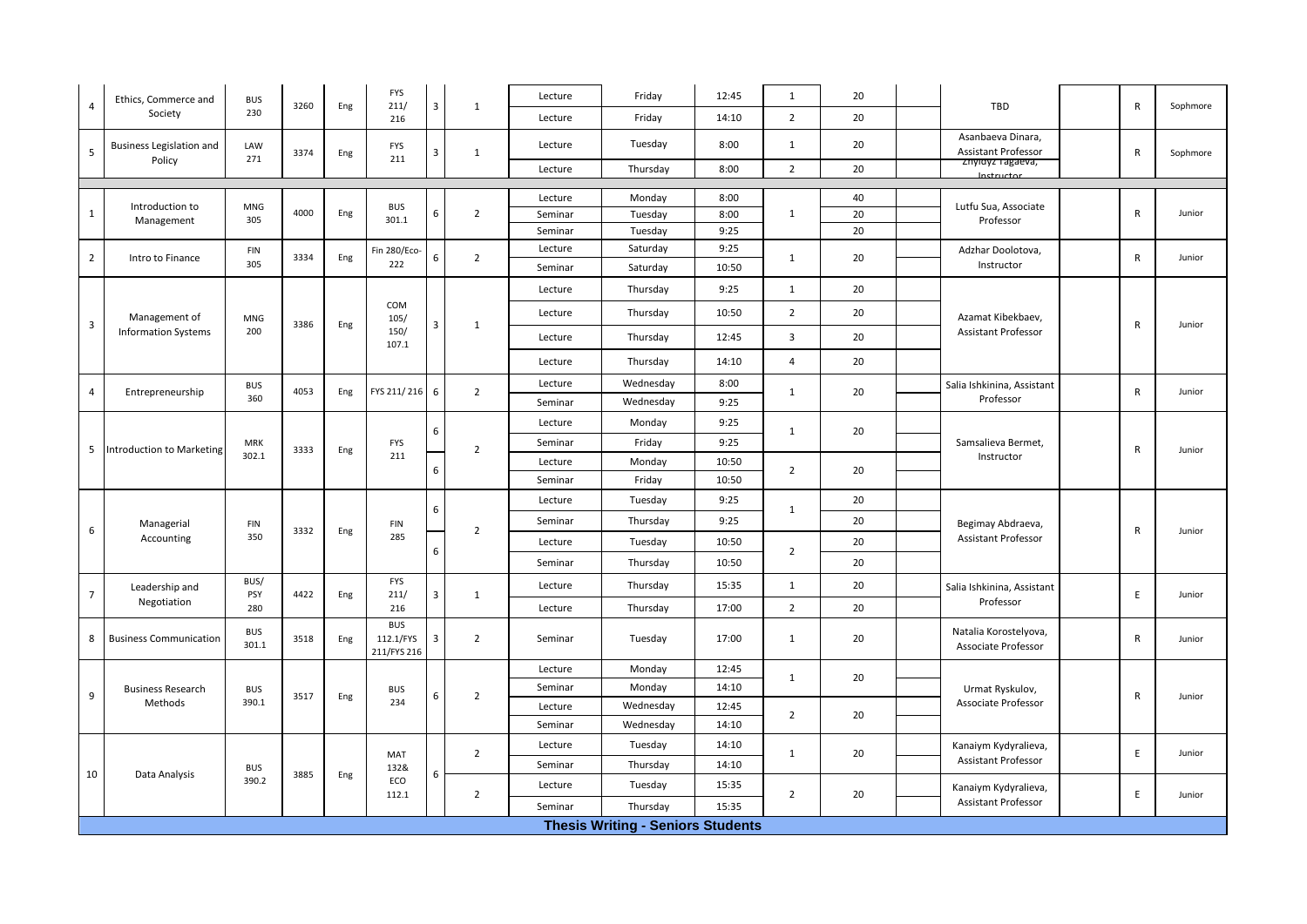| 1              | Senior Thesis Seminar I               | BUS 490.1            | 3746 | Eng | BUS 390.1<br><b>BUS 390.2</b> | 3 | $\mathbf{1}$   | Seminar                                                               | Tuesday              | 17:00    | $\mathbf{1}$ | 80               | Begimay Abdraeva,<br><b>Assistant Professor</b>         |      | $\mathsf{R}$ | Senior        |
|----------------|---------------------------------------|----------------------|------|-----|-------------------------------|---|----------------|-----------------------------------------------------------------------|----------------------|----------|--------------|------------------|---------------------------------------------------------|------|--------------|---------------|
|                | Senior Thesis I: Consulting           | <b>BUS</b>           |      |     | BUS 390.1                     |   |                |                                                                       |                      |          |              |                  | Salia Ishkinina, Assistant                              | Lock | R            |               |
| $\mathbf{1}$   | track                                 | 490.3                | 3972 | Eng | BUS 390.2                     | 3 | $\mathbf{1}$   | <b>Academic Writing</b>                                               |                      |          |              |                  | Professor                                               | Lock | $\mathsf{R}$ |               |
|                |                                       |                      |      |     |                               |   |                |                                                                       |                      |          |              |                  | Begimay Abdraeva,                                       | Lock | $\mathsf{R}$ |               |
|                |                                       |                      |      |     |                               |   |                |                                                                       |                      |          |              |                  | Assistant <mark>Brafessor</mark>                        |      |              |               |
|                |                                       |                      |      |     |                               |   |                |                                                                       |                      |          |              |                  | Azamat KIbeRbaev,                                       | Lock | $\mathsf{R}$ |               |
| $\overline{2}$ | Senior Thesis I: Business             | <b>BUS</b><br>489    | 3974 | Eng | <b>BUS 390.1</b>              | 3 | $\mathbf{1}$   | <b>Academic Writing</b>                                               |                      | Indiv.   |              |                  | saila fishkining, Assistant                             | Lock | $\mathsf{R}$ | Senior        |
|                | Case Study Track                      |                      |      |     | BUS 390.2                     |   |                |                                                                       |                      | Schedule |              |                  | <b>Professor</b>                                        | Lock | $\mathsf{R}$ |               |
|                |                                       |                      |      |     |                               |   |                |                                                                       |                      |          |              |                  | Associate Professor<br>Elima Karaiaeva,                 | Lock | $\mathsf R$  |               |
|                |                                       |                      |      |     |                               |   |                |                                                                       |                      |          |              |                  | <del>`UPRiatR&amp;Ruff8S"</del>                         | Lock | $\mathsf{R}$ |               |
| 3              | Senior Thesis I: Academic             | <b>BUS</b>           | 3973 | Eng | BUS 390.1                     | 3 | $\mathbf{1}$   | <b>Academic Writing</b>                                               |                      |          |              |                  |                                                         | Lock | $\mathsf{R}$ |               |
|                | Track                                 | 490.8                |      |     | <b>BUS 390.2</b>              |   |                |                                                                       |                      |          |              |                  | ' <del>Eimia kaProfeva;</del><br><b>Locaciato Drafa</b> | Lock | $\mathsf{R}$ |               |
|                | <b>Elective Courses</b>               |                      |      |     |                               |   |                |                                                                       |                      |          |              |                  |                                                         |      |              |               |
|                | Financial                             | FIN                  |      |     | <b>FIN</b>                    |   |                | Lecture                                                               | Wednesday            | 14:10    |              |                  | Elima Karalaeva,                                        |      |              |               |
| 1              | <b>Accounting II</b>                  | 285                  | 3237 | Eng | 280 or<br>ECO                 | 6 | $\overline{2}$ | Seminar                                                               | Friday               | 14:10    | $\mathbf{1}$ | 20               | Associate Professor                                     |      | E            | Junior        |
|                | Track $1 -$ Accounting                |                      |      |     |                               |   |                |                                                                       |                      |          |              |                  |                                                         |      |              |               |
|                |                                       |                      |      |     |                               |   |                | Lecture                                                               | Wednesday            | 10:50    |              |                  |                                                         |      |              |               |
| 1              | Taxation                              | Bus                  | 3513 | Eng | <b>Fin 285</b>                | 9 | 3              | Seminar                                                               | Thursday             | 12:45    | $\mathbf{1}$ | 20               | Salia Ishkinina, Assistant                              |      | E            | Junior-Senior |
|                |                                       | 475.1                |      |     |                               |   |                | Seminar                                                               | Thursday             | 14:10    |              |                  | Professor                                               |      |              |               |
|                | Fin<br>Audit<br>480.1                 |                      |      |     |                               |   | Lecture        | Tuesday                                                               | 8:00                 |          |              | Nazgul Albanova, |                                                         |      |              |               |
| $\overline{2}$ |                                       |                      | 4419 | Eng | <b>Fin 285</b>                | 6 | $\overline{2}$ | Seminar                                                               | Thursday             | 8:00     | $\mathbf{1}$ | 20               | <b>Assistant Professor</b>                              |      | E            | Junior-Senior |
|                |                                       | Fin<br>3752<br>491.1 |      |     | <b>Fin 285/Fin</b>            |   |                | Lecture                                                               | Saturday             | 12:45    |              |                  | Adzhar Doolotova,                                       |      |              |               |
| 3              | <b>Financial Management</b>           |                      |      | Eng | 305                           | 6 | $\overline{2}$ | Seminar                                                               | Saturday             | 14:10    | 1            | 20               | Instructor                                              |      | E            | Junior-Senior |
|                |                                       |                      |      |     |                               |   |                |                                                                       | Track 2 - Finance    |          |              |                  |                                                         |      |              |               |
|                |                                       |                      |      |     |                               |   |                | Lecture                                                               |                      |          |              |                  |                                                         |      |              |               |
| 1              | Equity Investment and<br>Fixed Income | Fin<br>400           | 5128 | Eng | None                          | 6 | $\overline{2}$ | Seminar                                                               | Tuesday<br>Thursday  | 14:10    | $\mathbf{1}$ | 20               | Begimay Abdraeva,                                       |      | E            | Junior-Senior |
|                |                                       |                      |      |     |                               |   |                |                                                                       |                      | 14:10    |              |                  | <b>Assistant Professor</b>                              |      |              |               |
| $\overline{2}$ | Corporate Finance                     | Fin<br>460           | 3970 | Eng | <b>Fin 285/Fin</b><br>305     | 6 | $\overline{2}$ | Lecture                                                               | Monday               | 12:45    | $\mathbf{1}$ | 20               | TBD                                                     |      | E            | Junior-Senior |
|                |                                       |                      |      |     |                               |   |                | Seminar                                                               | Wednesday            | 14:10    |              |                  |                                                         |      |              |               |
|                |                                       |                      |      |     |                               |   |                |                                                                       | Track 3 - Marketing  |          |              |                  |                                                         |      |              |               |
| 1              | Advertising                           | Mrk                  | 3750 | Eng | <b>MRK</b>                    | 6 | $\overline{2}$ | Lecture                                                               | Tuesday              | 12:45    | $\mathbf{1}$ | 20               | Aizhana Dzhumalieva,                                    |      | E            | Junior-Senior |
|                |                                       | 366.1                |      |     | 302.1                         |   |                | Seminar                                                               | Thursday             | 12:45    |              |                  | <b>Assistant Professor</b>                              |      |              |               |
| $\overline{2}$ | <b>Consumer Behavior</b>              | Mrk                  | 3969 | Eng | MRK                           |   | $\overline{2}$ | Lecture                                                               | Tuesday              | 14:10    | $\mathbf{1}$ | 20               | Emil Begimkulov,                                        |      | E            | Junior-Senior |
|                |                                       | 420                  |      |     | 302.1                         | 6 |                | Seminar                                                               | Thursday             | 14:10    |              |                  | <b>Assistant Professor</b>                              |      |              |               |
| 3              | Digital Marketing                     | Mng<br>323           | 4725 | Eng | <b>MRK</b>                    |   | $\overline{2}$ | Lecture                                                               | Tuesday              | 12:45    | $\mathbf{1}$ | 20               | Nicholas Hamelin,                                       |      | E            | Junior-Senior |
|                |                                       |                      |      |     | 302.1                         | 6 |                | Seminar                                                               | Thursday             | 12:45    |              |                  | Associate Professor                                     |      |              |               |
|                |                                       |                      |      |     |                               |   |                |                                                                       | Track 4 - Management |          |              |                  |                                                         |      |              |               |
|                | Supply Chain                          | Mng                  |      |     | Mat 132/ Ma                   |   |                | Lecture                                                               | Monday               | 9:25     |              |                  | Sua Lutfu, Associate                                    |      |              |               |
| 1              | Management                            | 281                  | 5141 | Eng | 131                           | 6 | $\overline{2}$ | Seminar                                                               | Monday               | 10:50    | $\mathbf{1}$ | 20               | Professor                                               |      | E            | Junior-Senior |
|                |                                       |                      |      |     |                               |   |                | Track 5 - Business Analytics (joint program with Applied Mathematics) |                      |          |              |                  |                                                         |      |              |               |